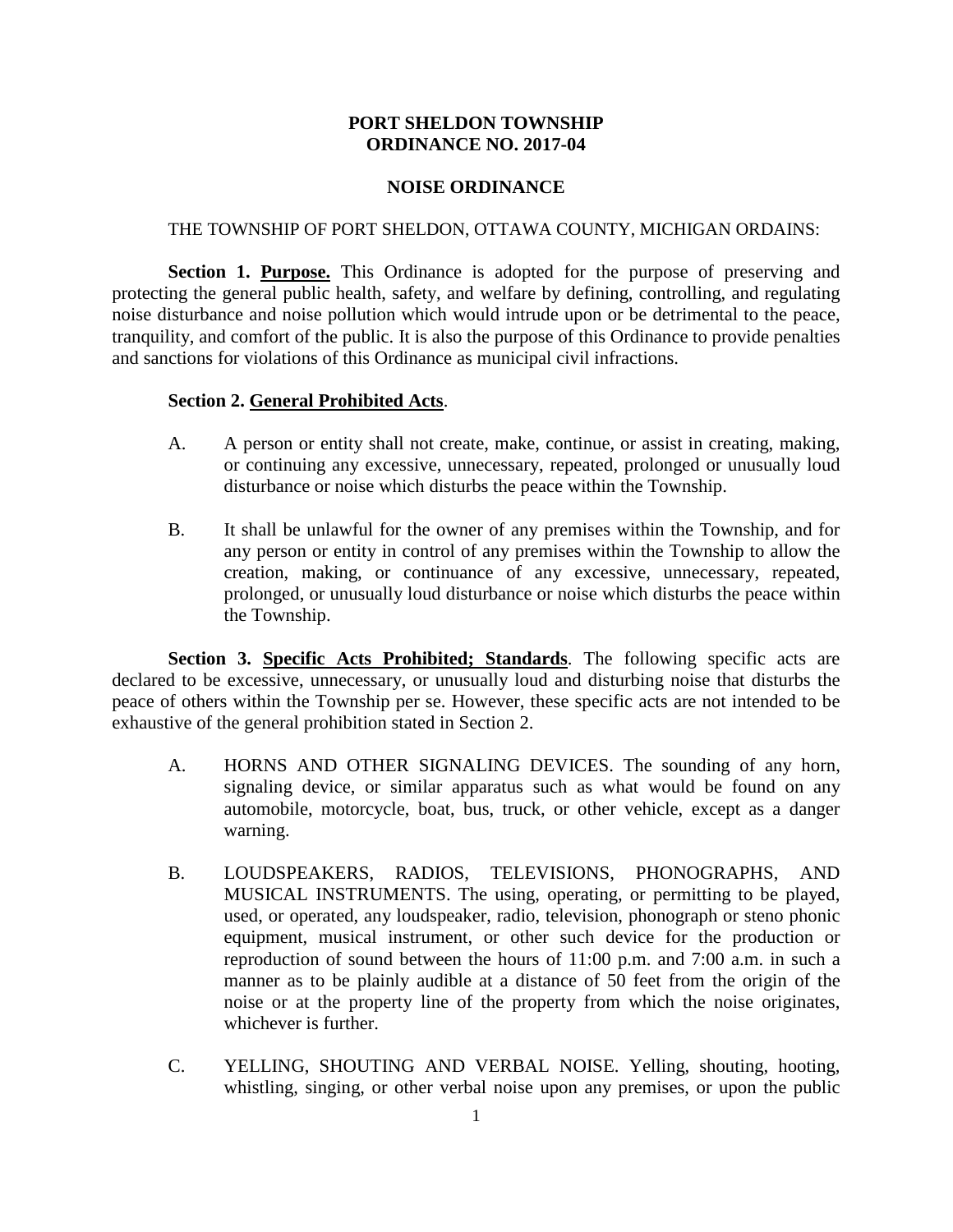streets, between the hours of 11:00 p.m. and 7:00 a.m., such that it is plainly audible at a distance of 50 feet from the origin of the noise or at the property line of the property from which the noise originates, whichever is further.

- D. ANIMALS, BIRDS OR PETS. The keeping of any animal, bird, or pet which causes frequent or continuous loud noise, and is plainly audible at a distance of 50 feet from the origin of the noise or at the property line of the property from which the noise originates, whichever is further.
- E. EXHAUST NOISES. The discharge into the open air of the exhaust of any steam engine, stationary internal combustion engine, or any other form of engine, whether in a boat, motor vehicle, motorcycle, off-road vehicle, or tractor, except through a muffler or other device which effectively prevents or reduces loud or explosive noises.
- F. HANDLING MERCHANDISE. The creation of unreasonably loud and excessive noise in connection with the loading or unloading of any vehicle or trailer, or the opening or destruction of bales, boxes, crates, and containers, which is plainly audible at a distance of 50 feet from the origin of the noise or at the property line of the property from which the noise originates, whichever is further.
- G. CONSTRUCTION OR REPAIRING OF BUILDINGS. The erection (including excavation), demolition, alteration or repair of any building or structure between the hours of 8:00 p.m. and 7:00 a.m., except in case of urgent necessity in the interest of public health and safety, for the duration of such emergency.
- H. BUSINESS OPERATIONS AND OTHER PREMISES ACTIVITIES. The carrying on of any business operations, or any other activities upon any premises in such a manner which is plainly audible at a distance of 50 feet from the origin of the noise or at the property line of the property from which the noise originates, whichever is further.
- I. PILE DRIVERS AND OTHER HEAVY EQUIPMENT. The operation between the hours of 8:00 p.m. and 7:00 a.m. of any pile driver, steam shovel, pneumatic hammer, derrick, steam or electric hoist, or other form of heavy equipment, the use of which is attended by loud, or repeated or continuous noise.

**Section 4. General Exceptions.** The noise prohibitions set out in Sections 2 and 3 shall not apply to the following:

- A. Noise from any police vehicle, ambulance, fire engine, and other emergency vehicles while engaged in necessary emergency activities.
- B. Excavation or repair of bridges, streets, highways, or other property by or on behalf of the State of Michigan, Ottawa County, or the Township at any time if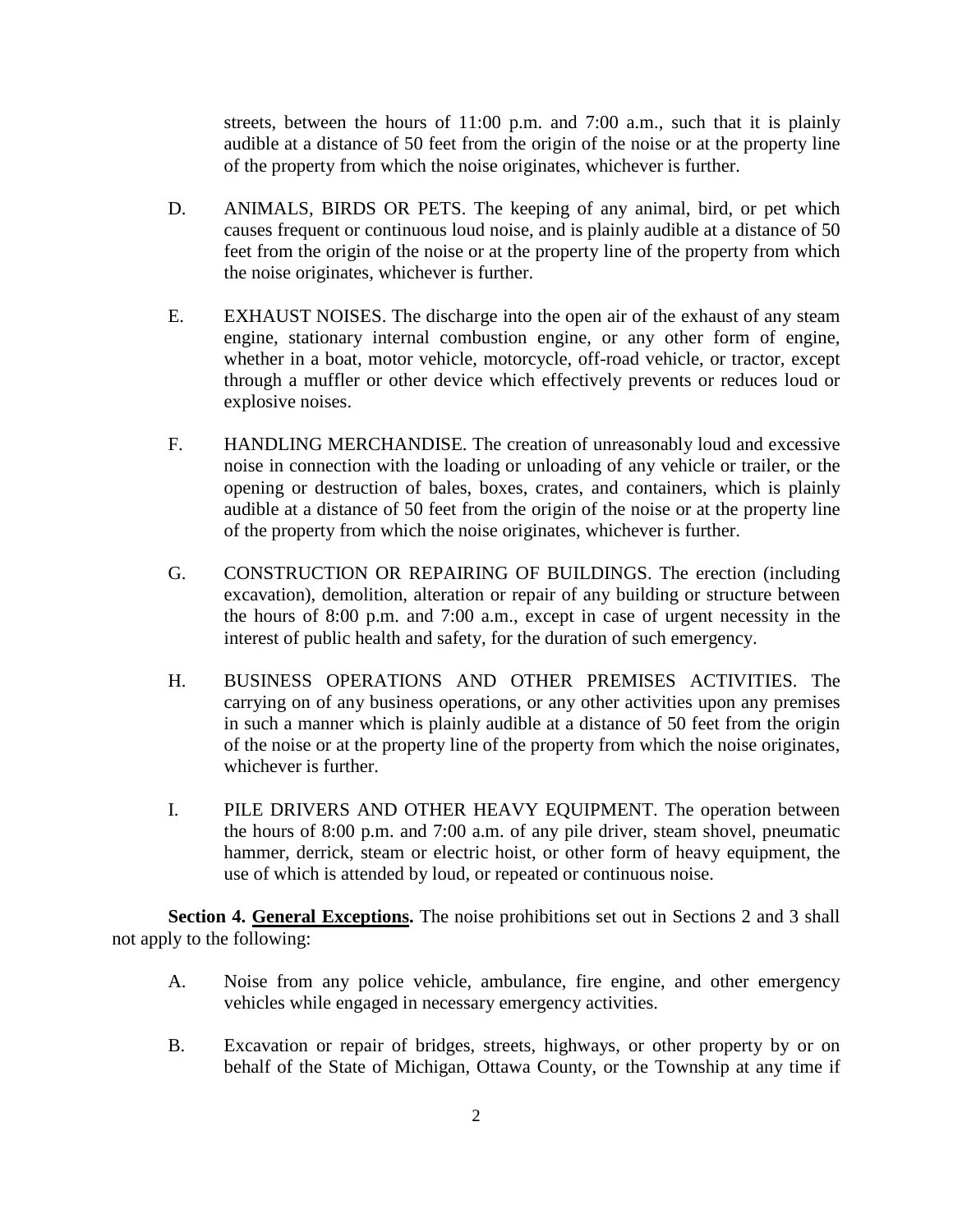the public welfare, health, safety, or convenience renders it impossible to perform such work during other business hours.

- C. Noises emitted from warning devices for the purpose of notifying individuals or the public at large as authorized by law.
- D. All railroad operations meeting the maximum permissible noise levels allowed or permitted by law.
- E. Any authorized noise caused by a person or entity to whom a license or permit has been issued to perform the specific acts from which the noise emanates, such as legally operating parades, concerts, festivals, or other similar events, including practices for such events. Such events may still be subject to noise limitations indicated in the license or permit.
- F. Athletic, musical, and cultural activities or events, including practices and rehearsals, conducted by public or private schools, if conducted in accordance with any applicable policy in effect.
- G. Noise emanating from the discharge of firearms providing that such discharge is otherwise authorized under Michigan law or local ordinance.

# **Section 5. Temporary Exemptions.**

- A. The Township Supervisor is authorized to grant a temporary exemption from the requirements of this Ordinance, if such temporary exemption would be in the public interest, and if there is no feasible and prudent alternative to the activity or the method of conducting the activity for which the temporary exemption is sought.
- B. The following factors shall be considered by the Township Supervisor in determining whether to grant a temporary exemption:
	- (1) The hardship to the applicant, the community and other persons if the exemption is not granted, balanced against the adverse impact on the comfort, repose, health, peace, or safety of persons if the exemption is granted;
	- (2) The nearness of any dwelling, or any other land use which would be adversely affected by the proposed noise;
	- (3) The approximate level of noise that will be generated by the activity for which the temporary exemption is sought;
	- (4) Whether the type of sound to be produced by the activity is usual or unusual for the location or area for which the exemption is requested;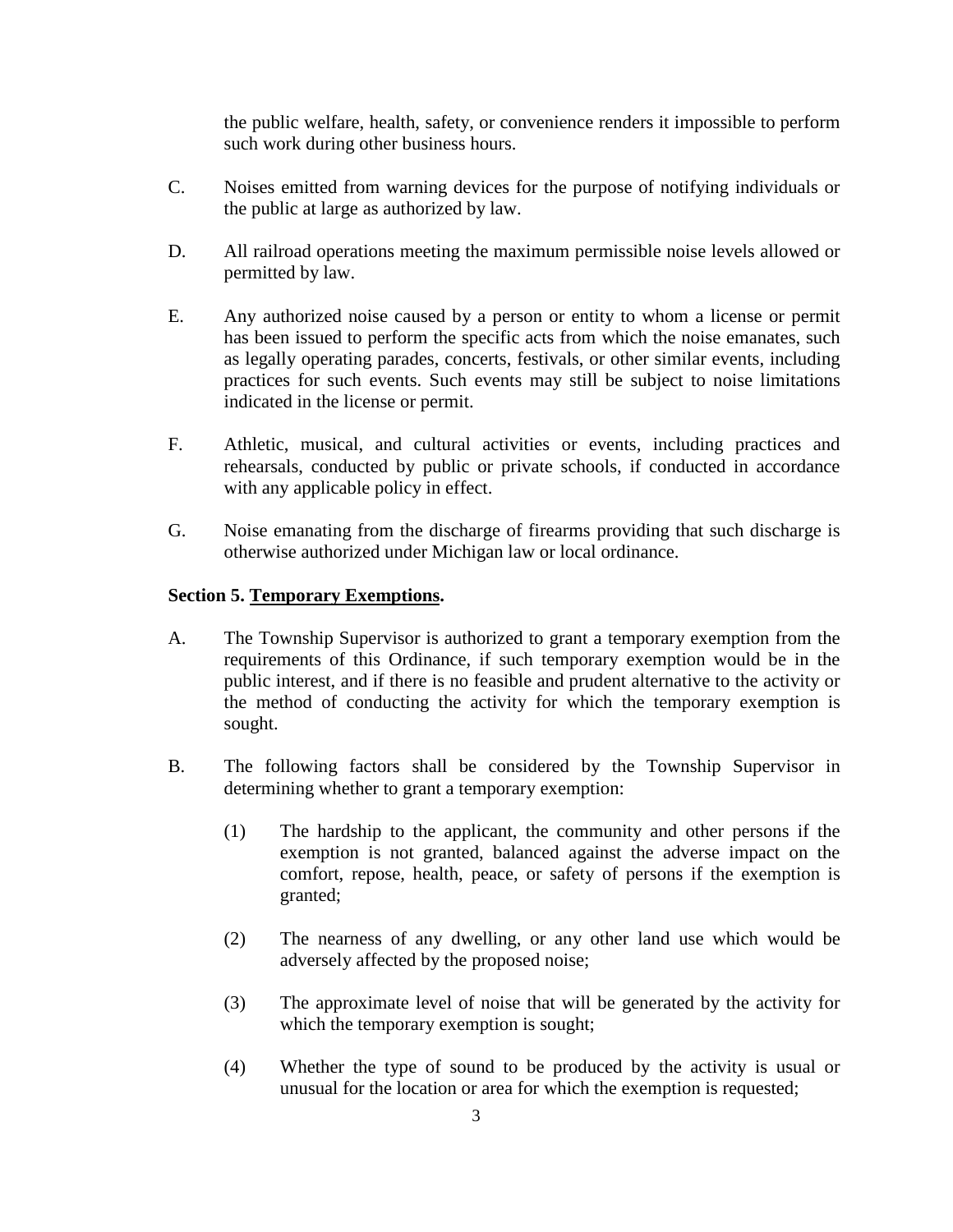- (5) The density of population in the area where the activity is to take place; and
- (6) The time of day or night during which the activity will take place.
- C. A temporary exemption must be in writing and signed by the Township Supervisor or an authorized designee; the writing must set forth the name of the person or entity granted the exemption, the location of the property for which it is authorized, the dates and times for which it is effective, and the type of noise authorized.
- D. A temporary exemption may be granted only for the period of time that is reasonably necessary to conduct the activity, which in no case may exceed 30 days

**Section 6. Severability**. The provisions of this Ordinance shall be deemed severable, and should any section, clause, or provision be declared unconstitutional or contrary to the law of the State of Michigan, and voided by any court of competent jurisdiction, that shall not affect the validity of the Ordinance as a whole or any part other than the part or section declared to be unconstitutional or invalid.

**Section 7. Violations***.* A violation of this Ordinance shall be deemed to be a Municipal Civil Infraction, as defined by and enforced under the provisions of Ordinance 2009-02, Municipal Civil Infractions Ordinance. Each day a violation of this Ordinance continues to exist constitutes a separate violation.

**Section 8. Repealer**. Ordinance No. 31 is repealed and superseded by this Ordinance. Further, any other ordinance or resolution that is inconsistent with the provisions of this Ordinance is repealed to the extent of such inconsistency.

**Section 9. Effective Date.** This Ordinance was adopted by the Township board on December 14, 2017, and shall take effect on January 22, 2018, being a date 30 days after the first publication in the *Holland Sentinel*, a newspaper having general circulation in the Township, pursuant to the provisions of MCL 1945 P.A. 246, as amended.

\_\_\_\_\_\_\_\_\_\_\_\_\_\_\_\_\_\_\_\_\_\_\_\_\_\_\_\_\_\_\_\_\_\_ Howard Baumann, Township Supervisor

Kathy Van Voorst, Township Clerk

\_\_\_\_\_\_\_\_\_\_\_\_\_\_\_\_\_\_\_\_\_\_\_\_\_\_\_\_\_\_\_\_\_\_